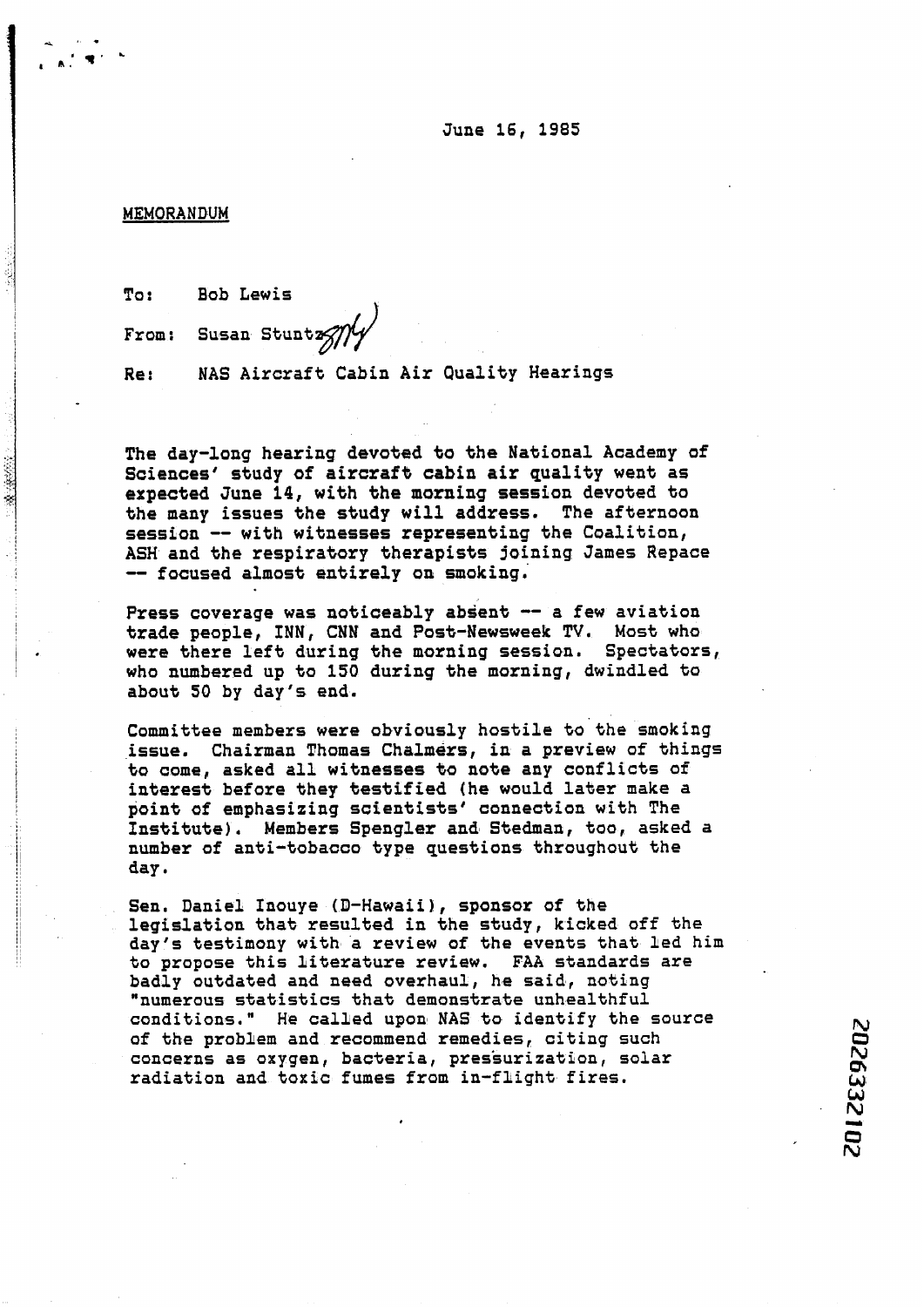**Memorandum to Bob Lewis June 16, 1985 Page Two** 

**Tom McSweeny of the FAA's Office of Airworthiness told the committee the FAA was hoping it could put the environmental exposure of the typical airplane passenger in perspective with the exposure of that same individual in a building or other on-ground environment. He specifically cited humidification concerns, asking the committee to make every effort to distinguish between safety issues and bhase of comfort.** 

**John Reese of the Aerospace Industries Association and Don Collier of the Air Transport Association each noted the safety of the aircraft environment. Airplanes meet all applicable air quality standards at the time of design, Reese said.** 

**Collier directed the committee to the regulatory docket where, he said, many of the issues to be addressed by the study have been examined, On the smoking issue, he said, the airlines are not defenders of tobacco use. They are, in fact, frequently the "unhappy arbiters" of disputes between smokers and nonsmokers.** 

**Noting that fewer than one in a million passengers complains about smoking, Collier said ATA believes segregation continues to be the most effective means of dealing with the issue. And until the FDA or some other government organization declares public smoking illegal, he said, the airlines would continue to offer meet the needs of all of their passengers.** 

**As planned, three of the four scientists asked by TI to present their views (Sal DiNardi, Mark Reasor, Sore11 Schwartz) focused on the broader issue of indoor air quality, and asked that any work on ETS be placed in the proper context. Philip Witorsch rebubted claims of nonsmoker health harm from exposure to ETS, particularly with regard to compromised individuals.** 

**James Repace, introduced as an EPA "Dr.," corrected the committee on the former, but let the title stand. Me described his work on the aircraft air quality issue for the World Health Organization. Nobing that he has for years wanted to study aircraft cabin air quality but has not had the funds to do so, he offered his services to the committee, which appeared receptive to the possibility. He discussed his risk assessment models in general; he made no direct reference to the Ehvironment International report or its figures.**